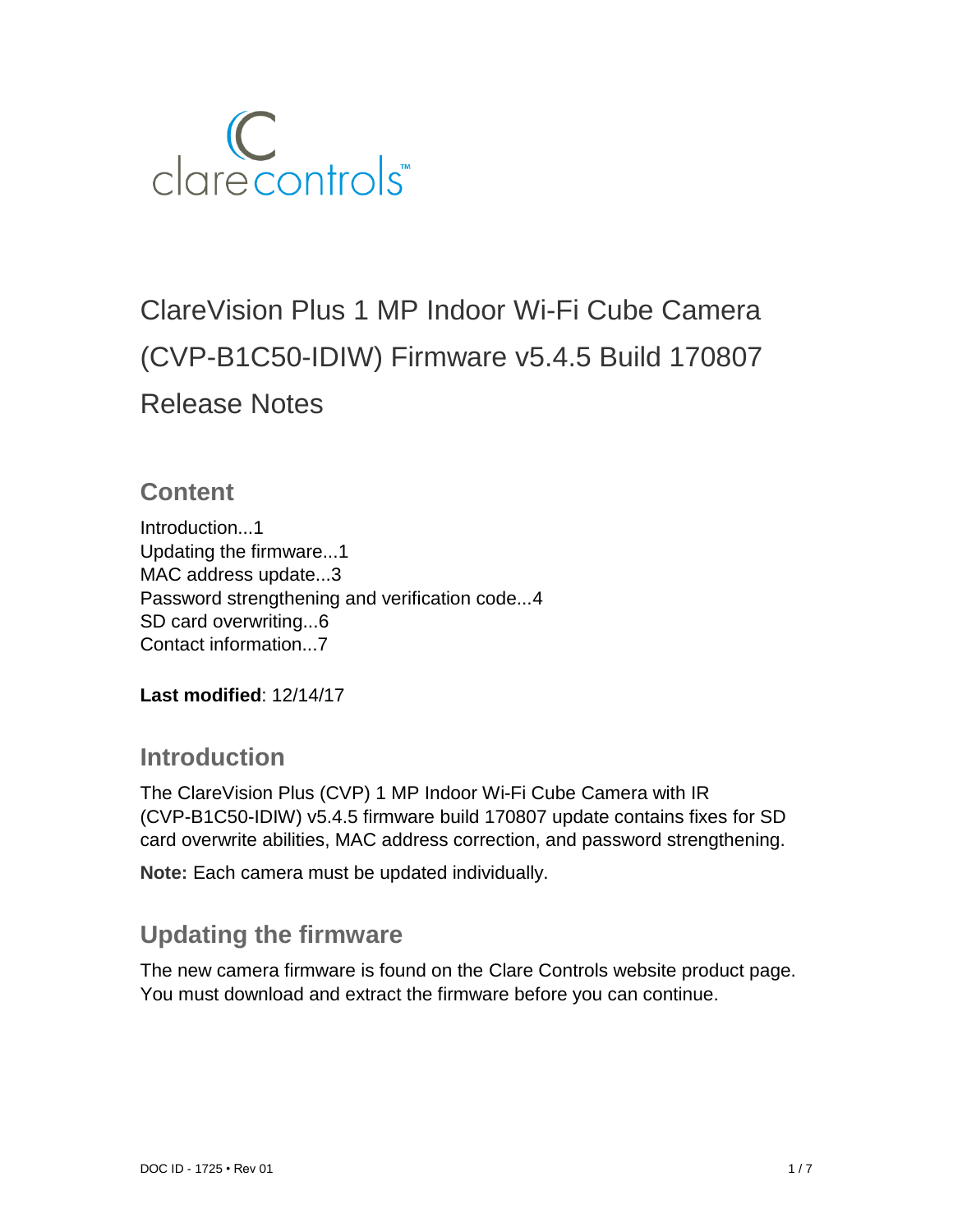#### **To download the new firmware:**

1. Browse to the correct Clare Controls product page, and then scroll down until you see the **Resources** sub-tab.

| Description                                                                                                | Specifications | <b>Resources</b> |                                                               |  | Dealer Support FAOs Models & Accessories |  |  |  |  |
|------------------------------------------------------------------------------------------------------------|----------------|------------------|---------------------------------------------------------------|--|------------------------------------------|--|--|--|--|
| Documentation                                                                                              |                |                  |                                                               |  |                                          |  |  |  |  |
| CVP-B1C50-IDIW Datasheet (DOC ID 1408) (213.7 KB) (pdf)                                                    |                |                  |                                                               |  |                                          |  |  |  |  |
| Wi-Fi Cameras Quick Start Guide (DOC ID 1506) (893.1 KB) (pdf)                                             |                |                  |                                                               |  |                                          |  |  |  |  |
| ClareVision Plus Camera User Manual (DOC ID 1430) (5.9 MB) (pdf)                                           |                |                  |                                                               |  |                                          |  |  |  |  |
| ClareVision Plus Camera And NVR Email Configuration (DOC ID 1617) (481.1 KB) (pdf)                         |                |                  |                                                               |  |                                          |  |  |  |  |
| Camera and NVR Firefox Support Tech Bulletin (DOC ID 1574) (267.0 KB) (pdf)                                |                |                  |                                                               |  |                                          |  |  |  |  |
| Updating ClareVision Plus Camera and NVR Firmware Product Bulletin (DOC ID 1444) (177.7 KB) (pdf)          |                |                  |                                                               |  |                                          |  |  |  |  |
| ClareVision Plus SD Card Motion Record Settings (DOC ID 1443) (379.4 KB) (pdf)                             |                |                  |                                                               |  |                                          |  |  |  |  |
| ClareVision API Product Bulletin (DOC ID 528) (249.6 KB) (pdf)                                             |                |                  |                                                               |  |                                          |  |  |  |  |
| ClareVision DDNS Product Bulletin (DOC ID 804) (217.0 KB) (pdf)                                            |                |                  |                                                               |  |                                          |  |  |  |  |
| Integrating An NVR Or Camera Driver Into A Control4 Project Product Bulletin (DOC ID 863) (684.6 KB) (pdf) |                |                  |                                                               |  |                                          |  |  |  |  |
| Downloads                                                                                                  |                |                  |                                                               |  |                                          |  |  |  |  |
| Plugin For MacOS (4.3 MB) (zip)                                                                            |                |                  |                                                               |  |                                          |  |  |  |  |
| Plugin For Windows (2.6 MB) (zin)                                                                          |                |                  |                                                               |  |                                          |  |  |  |  |
|                                                                                                            |                |                  | ClareVision Plus V5.4.5 Build 170807 Firmware (13.2 MB) (zip) |  |                                          |  |  |  |  |

2. Click the **Resources** sub-tab, scroll to **Downloads**, and then click the firmware link.

The firmware begins to download.

3. Once the firmware is downloaded, extract the information to the desired location in your computer.

#### **To update the firmware using the camera's web UI:**

- 1. Using your computer, connect to the same network as the camera.
- 2. Browse to the camera's IP address, and then login using the camera's credentials.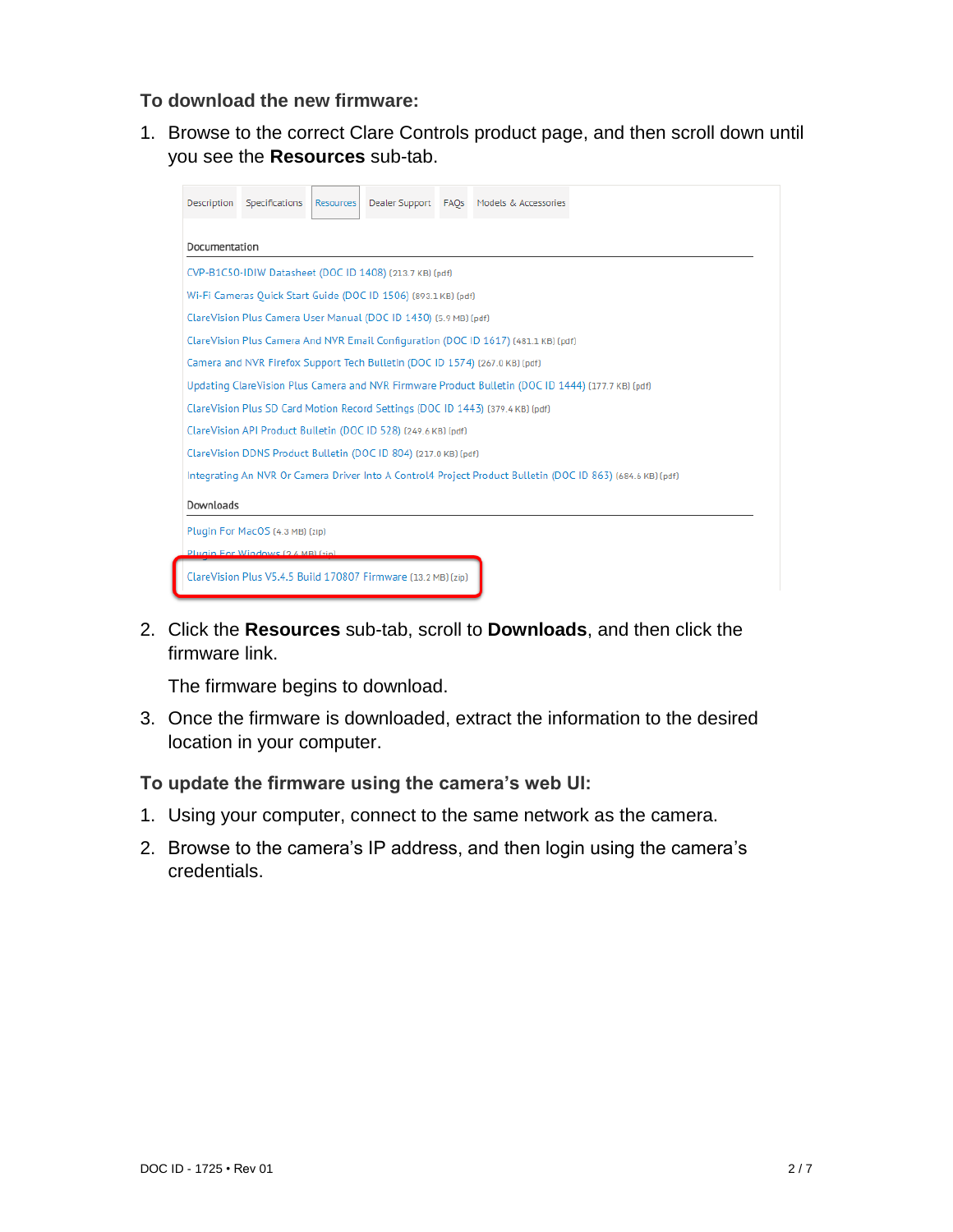3. Browse to **Maintenance**.

**Configuration** > **System** > **Maintenance > Upgrade & Maintenance**

|               | $\mathbb{C}$<br>clarecontrols | <b>Live View</b>                 | Configuration                                                                                                                           | <b>f</b> clareadmin | $E+$ Logout |
|---------------|-------------------------------|----------------------------------|-----------------------------------------------------------------------------------------------------------------------------------------|---------------------|-------------|
| Q             | Local                         | <b>Upgrade &amp; Maintenance</b> | Log<br><b>System Service</b>                                                                                                            |                     |             |
| F             | System                        | <b>Reboot</b>                    |                                                                                                                                         |                     |             |
|               | <b>System Settings</b>        | Reboot                           | Reboot the device.                                                                                                                      |                     |             |
|               | <b>Maintenance</b>            | <b>Default</b>                   |                                                                                                                                         |                     |             |
|               | <b>User Management</b>        | <b>Restore</b>                   | Reset all the parameters, except the IP parameters and user information, to the default settings.                                       |                     |             |
| $\odot$       | Network                       | <b>Default</b>                   | Restore all parameters to default settings.                                                                                             |                     |             |
| $Q_0$         | Video/Audio                   |                                  |                                                                                                                                         |                     |             |
| $^{\circ}$ .4 | Image                         | <b>Export</b>                    |                                                                                                                                         |                     |             |
| 闫             | Event                         | <b>Device Parameters</b>         |                                                                                                                                         |                     |             |
|               |                               | <b>Import Config. File</b>       |                                                                                                                                         |                     |             |
|               |                               | <b>Device Parameters</b>         | Import<br><b>Browse</b>                                                                                                                 |                     |             |
|               |                               | <b>Status</b>                    |                                                                                                                                         |                     |             |
|               |                               | <b>Upgrade</b>                   |                                                                                                                                         |                     |             |
|               |                               | $ \mathbf{C} $<br>Firmware       | <b>Browse</b><br>Upgrade<br>/Downloads/digicap.dav                                                                                      |                     |             |
|               |                               | <b>Status</b>                    |                                                                                                                                         |                     |             |
|               |                               | automatically after upgrading.   | Note: The upgrading process will be 1 to 10 minutes, please don't disconnect power to the device during the process. The device reboots |                     |             |

- 4. Under the Upgrade heading, click **Browse**. Select the previously extracted firmware.
- 5. Click **Upgrade**, and confirm the upgrade.

**Notes**

- The upgrade reboots the camera.
- The upgrade assigns the camera a new IP address.

### **MAC address update**

The firmware updates the camera's MAC address. All camera's MAC addresses now accurately match the MAC listed on the camera's label. Once the firmware is updated, the camera is assigned a new IP address. Find the new IP address using the SADP software tool on your computer, or the built in ClareVision Plus App's Online Devices list.

#### **To find the IP address using the SADP tool:**

- 1. Download the SADP tool.
- 2. Launch SAPD and complete the wizard.
- 3. Locate the Camera in the list, and then copy the new IP address.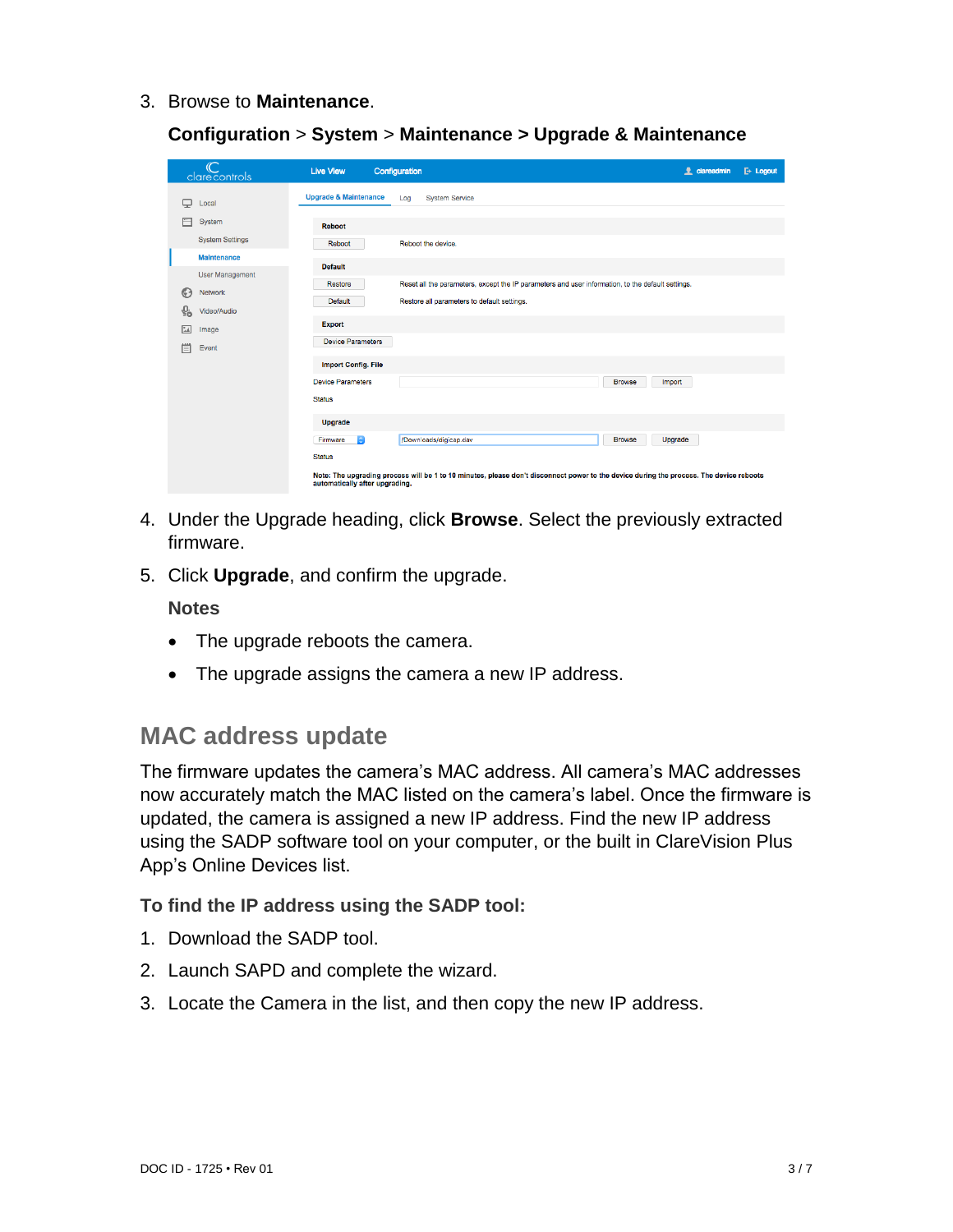**To find the IP address using the Online Devices list:** 

- 1. Access the ClareVision Plus App.
- 2. Tap the **Plus** icon **in** in the top-right, and then tap **Online Devices**.



3. A list of all online devices displays.

Note the camera's new IP address.



# **Password strengthening and verification code**

The firmware update requires the user set a new strong password and verify the camera. This change maintains the user's privacy.

**Note:** The password can no longer be secure7.

**To change the password:**

- 1. Using your computer, connect to the same network at the camera.
- 2. Browse to the camera's IP address.

You are prompted to change the password.

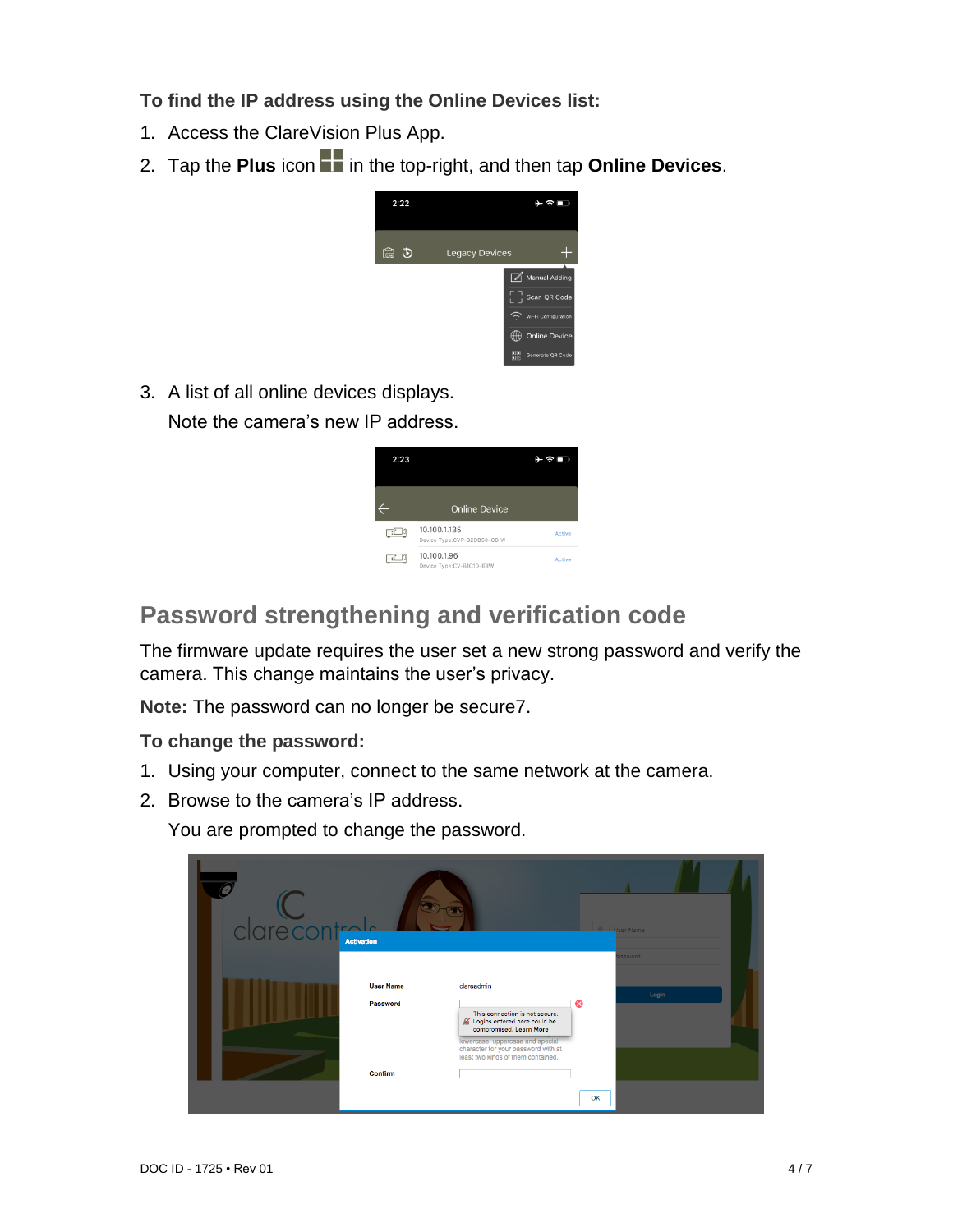- 3. Enter a new password, confirm the password, and then click **OK**.
- 4. Create a new verification code.

**Note:** This update renders the verification code on the camera's label unusable. You must activate the Cloud service and create a new verification code. The same code on the label can be used for user ease.

**To create a verification code:** 

1. Browse to **Platform Access**.

**Configuration** > **Network** > **Advanced Settings** > **Platform Access**

**Note:** The camera's status is offline.

|                                  | clarecontrols            | <b>Live View</b>            | Configuration                                                                                            | $E$ Logout<br><b>ft</b> clareadmin |
|----------------------------------|--------------------------|-----------------------------|----------------------------------------------------------------------------------------------------------|------------------------------------|
| Q                                | Local                    | <b>FTP</b><br>Email         | <b>Platform Access</b><br><b>HTTPS</b><br>Wi-Fi<br>QoS                                                   |                                    |
|                                  | System                   | Enable                      |                                                                                                          |                                    |
| ⊕                                | <b>Network</b>           | <b>Platform Access Mode</b> | <b>Guarding Vision</b><br>C.                                                                             |                                    |
|                                  | <b>Basic Settings</b>    | <b>Register Status</b>      | Offline<br>$\sim$<br>v.                                                                                  |                                    |
|                                  | <b>Advanced Settings</b> | <b>Verification Code</b>    |                                                                                                          |                                    |
| $\mathcal{Q}_{\dot{\mathbf{o}}}$ | Video/Audio              |                             | 6 to 12 letters (a to z, A to Z) or<br>numbers (0 to 9), case sensitive. You<br>are recommended to use a |                                    |
| $\mathbf{L}$                     | Image                    |                             | combination of no less than 8 letters<br>or numbers.                                                     |                                    |
| 償                                | Event                    |                             | (i) Create a verification code.                                                                          |                                    |
|                                  |                          |                             |                                                                                                          |                                    |
|                                  |                          | <b>日</b> Save               |                                                                                                          |                                    |

2. Click the **Enable** checkbox.

A Verification dialog displays.

| the verification code.           | To enable Guarding Vision service, you need to create a verification code or change                                                                              |  |
|----------------------------------|------------------------------------------------------------------------------------------------------------------------------------------------------------------|--|
| <b>Verification Code</b>         |                                                                                                                                                                  |  |
|                                  | 6 to 12 letters (a to z, A to Z) or<br>numbers (0 to 9), case sensitive. You<br>are recommended to use a<br>combination of no less than 8 letters<br>or numbers. |  |
| <b>Confirm Verification Code</b> |                                                                                                                                                                  |  |
|                                  | The Guarding Vision service will require internet access. Please read the "Terms of<br>Service" and "Privacy Policy" before enabling the service.                |  |

- 3. Enter the desired verification code, confirm the code, and then click **OK**.
- 4. Click **Save**.

**Note:** If you do not click **Save**, the code is not saved.

5. Refresh the page and the camera now displays an online status.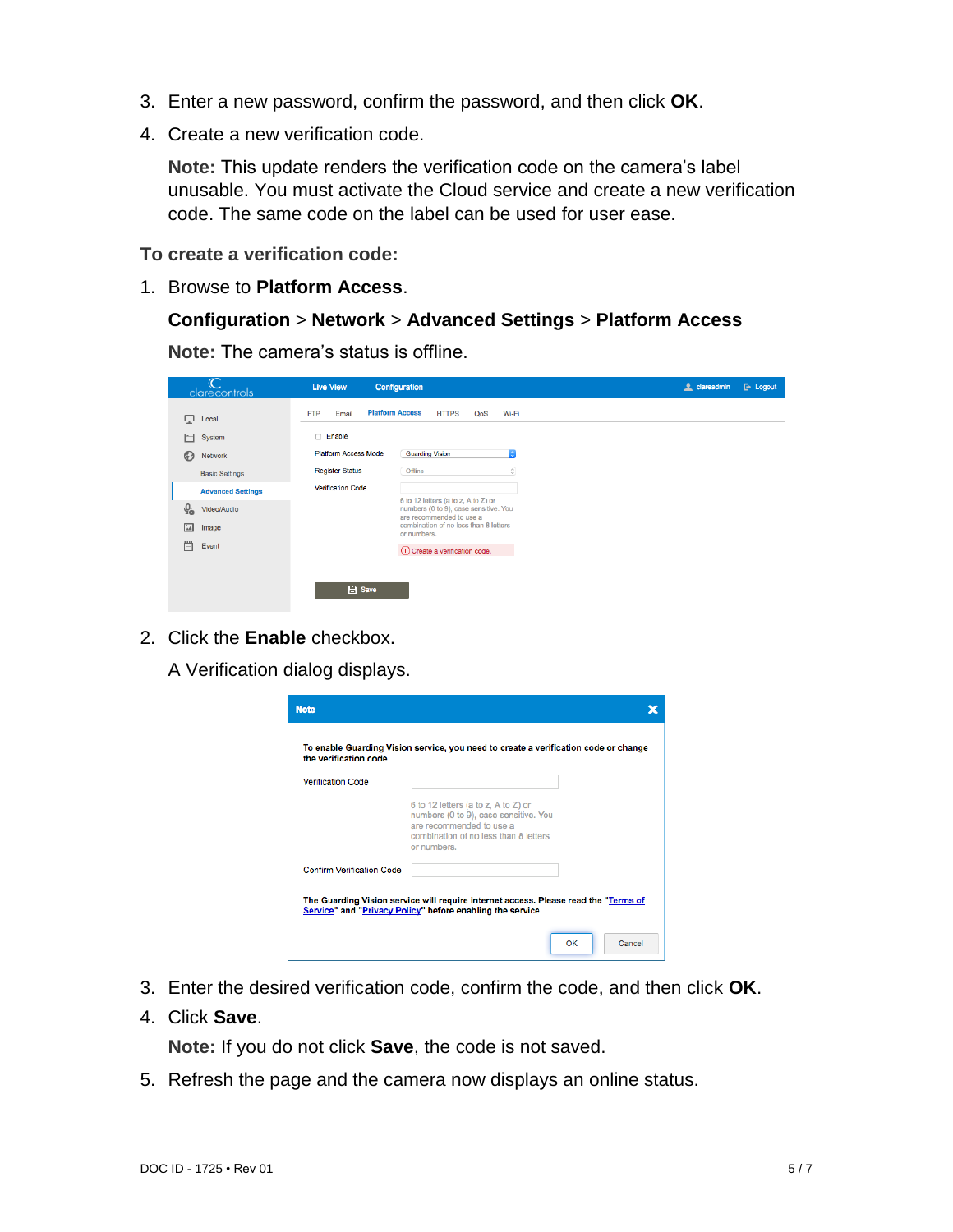# **SD card overwriting**

When using the previous firmware, the SD card's default was set to not overwrite recorded information. This results in the camera being unable to record new footage when the SD card is full. The user was able to access their camera and change the default setting.

The firmware update changes this behavior. The new default setting for the SD card overwrites old recordings when full to keep recording. This allows the user security in knowing that their camera is always able to record.

**Note:** You can select to overwrite or default the camera's settings for this update to correct the SD card defaults. We recommend using the overwrite option. If using the default option, the camera's Wi-Fi will need to be reconfigured.

#### **To overwrite the camera:**

1. Connect to the camera's network, and then browse to the camera's IP address in your web browser.

**Note:** We recommend using Mozilla Firefox, Safari, or Internet Explorer.

- 2. Access the camera using the set credentials.
- 3. Browse to **Record Schedule**.

| $\mathbb{C}$<br>clarecontrols            | <b>Live View</b>       | Playback                           | Picture                                       | <b>Configuration</b>             | <b>f</b> clareadmin<br>$E$ Logout     |
|------------------------------------------|------------------------|------------------------------------|-----------------------------------------------|----------------------------------|---------------------------------------|
| ç<br>Local                               | <b>Record Schedule</b> | Capture                            |                                               |                                  |                                       |
| Ħ<br>System<br>$\odot$<br>Network        | <b>Z</b> Enable        |                                    |                                               |                                  |                                       |
| $Q_0$<br>Video/Audio                     | Continuous             | $ \mathbf{e} $<br>X Delete         | $\overline{\overline{\mathbf{m}}}$ Delete All |                                  | Advanced<br>Continuous                |
| $\mathbb{L}$<br>Image                    | $\theta$<br>Mon        | $\mathbf{2}$<br>6<br>4             | $10$<br>8                                     | $12\,$<br>16<br>18<br>14         | 20<br>22<br>24<br>Motion              |
| 闫<br>Event                               | 0<br>Tue               | $\mathbf{2}$<br>6<br>4             | 10<br>8                                       | 12<br>16<br>18<br>14             | Motion   Alarm<br>$^{22}$<br>24<br>20 |
| B<br>Storage<br><b>Schedule Settings</b> | 0<br>Wed               | $\mathbf{2}$<br>6<br>4             | $10\,$<br>8                                   | $12\,$<br>$16\,$<br>14<br>$18\,$ | Event<br>20<br>$^{22}$<br>24          |
| Storage Management                       | n<br>Thu               | $\mathbf{2}$<br>6<br>4             | $10\,$<br>8                                   | $^{12}$<br>16<br>$18\,$<br>14    | 20<br>$^{22}$<br>24                   |
|                                          | Fri.                   | $\overline{\mathbf{c}}$<br>6       | $10\,$<br>8                                   | $12\,$<br>$16\,$<br>14<br>18     | 20<br>$^{22}$<br>24                   |
|                                          | $\Box$                 | $\sqrt{2}$<br>6<br>4               | $10\,$<br>$_{\rm 8}$                          | $12\,$<br>$16\,$<br>14<br>$18\,$ | 20<br>22<br>24                        |
|                                          | Sat<br>0               | $\mathbf{2}$<br>6<br>$\frac{4}{3}$ | $\,$ 8<br>10                                  | 12<br>16<br>18<br>14             | 20<br>22<br>24                        |
|                                          | Sun                    |                                    |                                               |                                  |                                       |
|                                          |                        |                                    |                                               |                                  |                                       |
|                                          | <b>E</b> Save          |                                    |                                               |                                  |                                       |

#### **Configuration** > **Storage** > **Schedule Settings** > **Record Schedule**